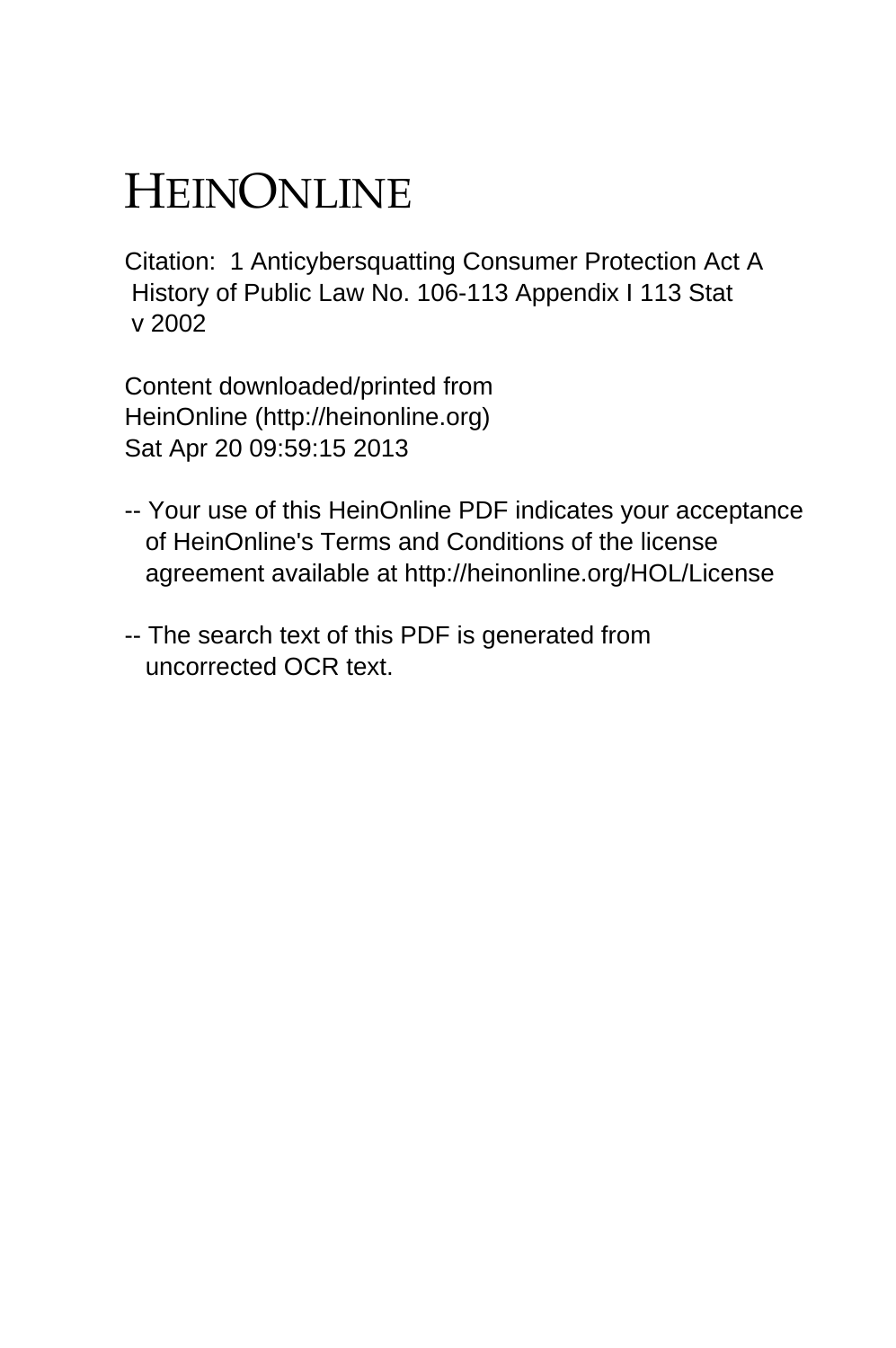## **INTRODUCTION**

The Anticybersquatting Consumer Protection Act was passed to deal with a new form of trademark abuse. As defined by a Senate report "cybersquatting" consists of "the deliberate, bad-faith, and abusive registration of domain names in violation of the rights of trademark owners." To deal with this problem, the Act created a new cause of action for trademark owners, distinct from those provided by the Lanham Act and the Federal Trademark Dilution Act (FTDA), which had proven insufficient to deal with this new development. The Lanham Act requires a showing of confusion or mistake, and only restricts commercial use of another's trademark. These requirements could not be met by trademark owners in any action against persons who only registered a domain name for the purpose of holding it for ransom against the rightful owner. Similarly, the FTDA requires that commercial use be made of the mark, and also requires that the mark in question be famous.

The new law amends the amends the Trademark Act of 1946 to make liable in a civil action by the owner of a trademark or service mark any person who, with a bad faith intent to profit from the mark, registers, traffics in, or uses a domain name which, at the time of its registration, is: identical or confusingly similar to a distinctive mark or is dilutive of a famous mark. Key provisions of the act include:

- Nine factors for courts to consider when determining whether there was bad faith;
- **-** Limitation of liability for the actionable use of a domain name to the domain name registrant or the registrant's authorized licensee only;
- **-** Authorization for a court to order the forfeiture or cancellation of the domain name or its transfer to the mark owner;
- Conditions for an in rem civil action, in addition to any other action, against a domain name by a mark owner and limitation of remedies in an in rem action to a court order for the forfeiture or cancellation of the domain name or its transfer to the mark owner;